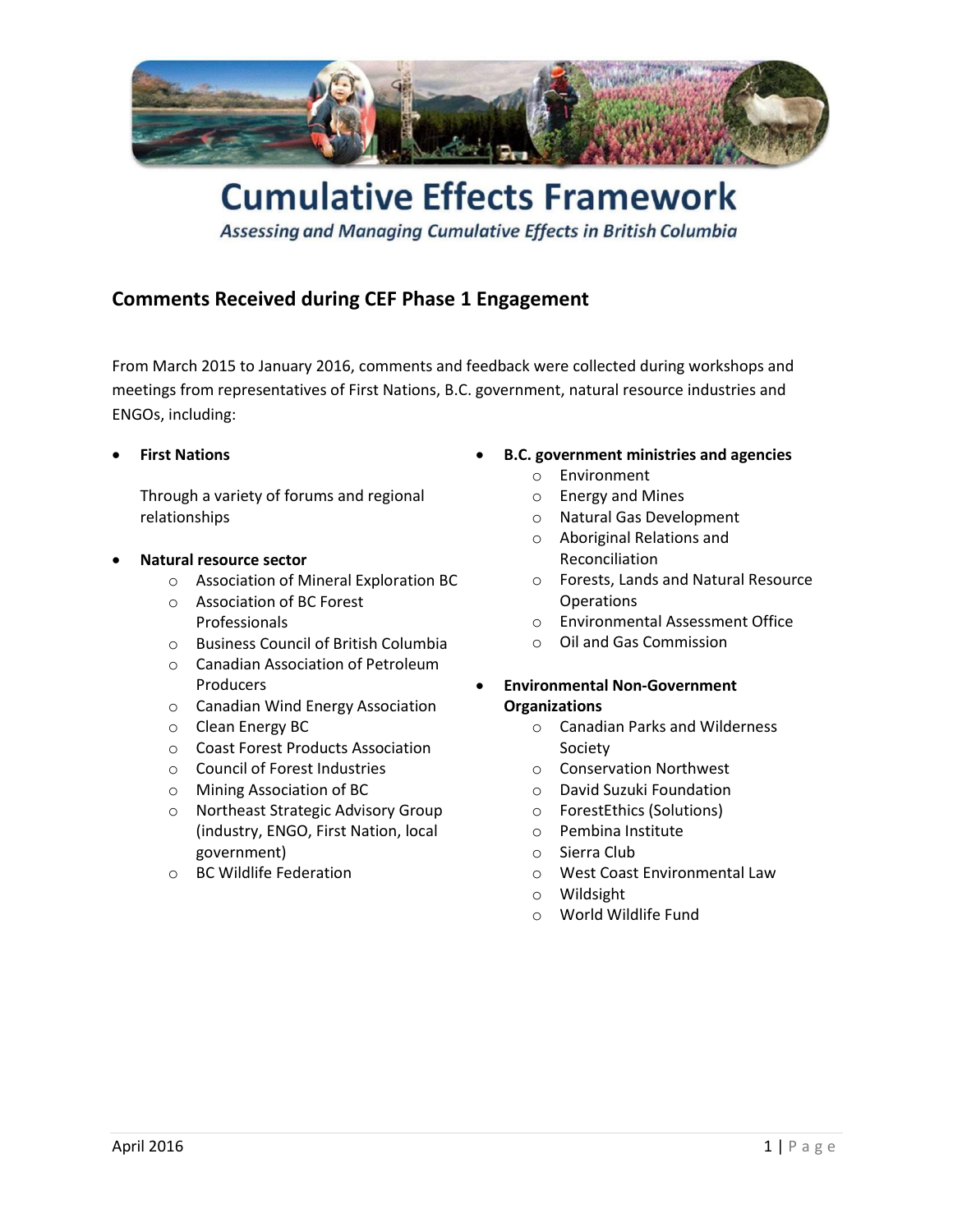# **Comments and Feedback Received:**

#### **Governance**

- Create a centralized secretariat responsible for developing a CE governance model, a reporting structure across ministries and a repository for decision-making documentation.
- Consider centralizing CE assessment responsibilities with the Forest Analysis and Inventory Branch potential efficiencies with integrating CEA and Timber Supply Review.
- Clarify roles and responsibilities between government, proponents and First Nations.
- Clarify how CE policy overlaps with mandates of the federal Canadian Environmental Assessment Agency, the provincial Environmental Assessment Office and other provincial legislation and initiatives.
- Establish scientific and public advisory bodies to act as permanent and ongoing sources for external engagement and review.
- Ensure consistent policy implementation across regions and sectors through decision-making by senior levels of government.

# **Values Selection**

- Ensure value selection is a collaborative effort with First Nations.
- Incorporate socio-economic values and objectives.
- Incorporate more broad-scale, over-arching values that better reflect overall ecosystem health.
- Ensure that value selection does not put any particular industry or sector at a disadvantage to others.
- Ensure provincial initiatives that identify and assess values (i.e., Forest and Range Evaluation Program, Liquefied Natural Gas Environmental Stewardship Initiative, and Area Based Analysis) are aligned and coordinated for consistency with CE values.
- Identify a process for adding or revising values and objectives over time.

#### **Assessment**

- Clarify how assessment procedures differ at each level (i.e., provincial, regional, operational).
- Clarify who is responsible for conducting assessments and how often.
- Clarify how objectives, targets, benchmarks, and triggers are selected and approved.
- Provide flexible mechanisms to incorporate proponent data to verify provincial assessment results and afford opportunity for realistic mitigation options.
- Ensure anthropogenic vs. natural factors that influence values are reflected in value trend analyses.
- Clarify the differences between risk assessment and management assessment and how each inform decision-making.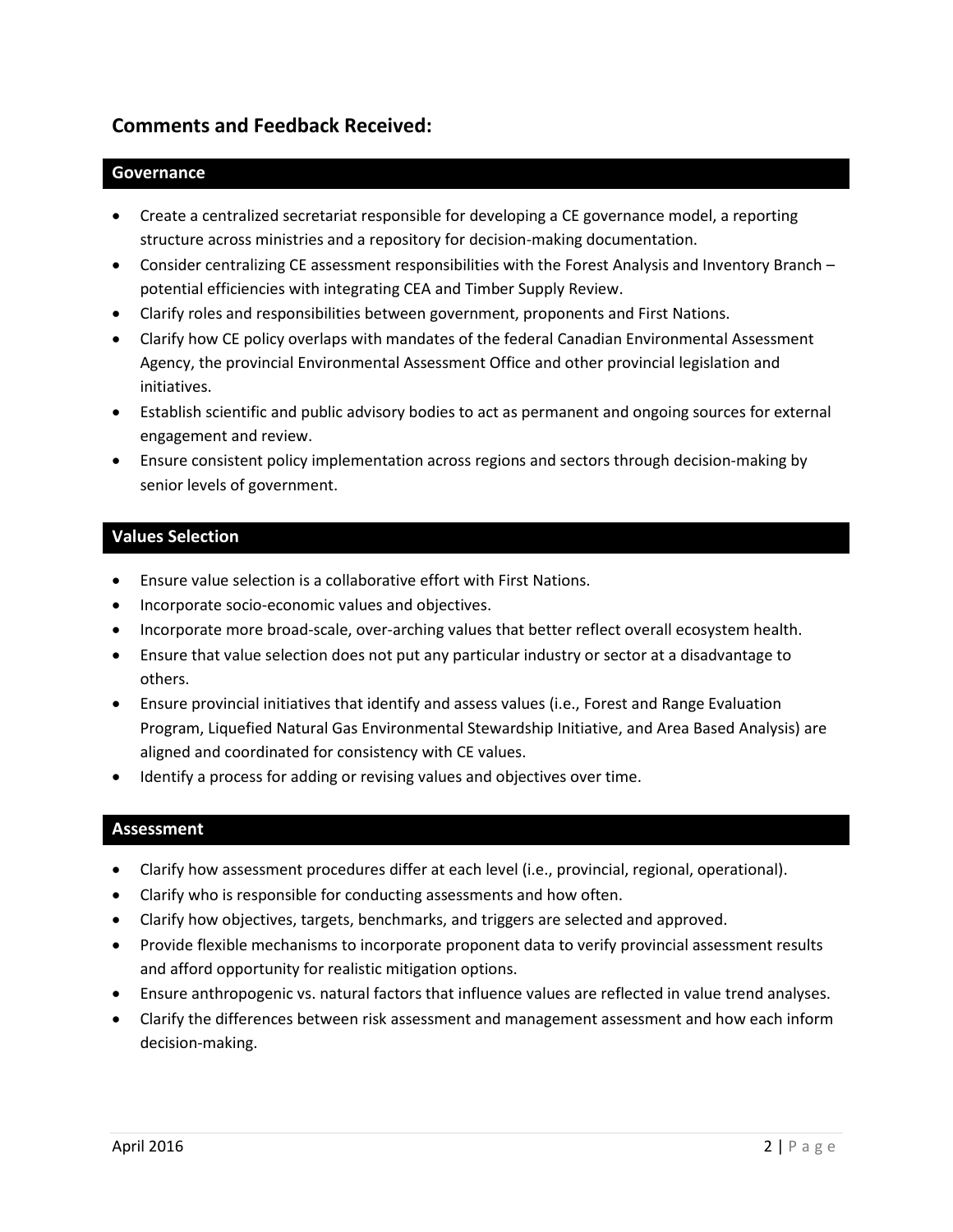## **Risk Assessments**

- Ensure a consistent and transparent risk assessment process.
- Ensure risk assessments being evaluated against qualitative objectives are not introducing decisionmaker biases.
- Clarify risk definitions risk is assessed as "likelihood of negative event," but described as "risk to sustaining value."
- Ensure risk assessments that solely use coarse-scale data for their evaluations do not result in finescale management recommendations.
- Clarify if assessments are applicable to park lands and/or private lands.
- Ensure risk classes (high, medium and low) and their associated management repercussions are clearly defined.
- Clearly document sources data for assessments and their corresponding levels of uncertainty.
- Ensure that risk classes do not have potential unintended consequences, such as:
	- o concentrating development in low-risk areas
	- o creating permanent no-go areas for development (e.g., intensive class)
	- o increased risk exposure and costs for proponents
	- $\circ$  not addressing or mitigating for values with low risk (i.e., keeping common things common)

## **Decision-Making**

- Clarify what decisions and at what decision levels CEAs should be applied to.
- Clearly define each management class and provide examples of management responses consistent with each class.
- Provide further detail and description of CE management process.
- Clarify linkages to the Environmental Mitigation Policy.
- Clarify how CEAs will support assessments of impacts to aboriginal rights and title, and the identification of conditions likely to support the exercise of aboriginal rights.
- Use consistent terms (e.g., CE management recommendations vs. management responses).
- Consider the need to define regulatory triggers for referrals.
- Consider the need for mitigation targets.
- Incorporate thresholds for CE exemptions for smaller or less intrusive projects.
- Incorporate a mechanism where project "cumulative benefits" can offset cumulative (adverse) effects.
- Consider legislative change required to effectively ensure consideration of CE in some decisions, forestry in particular.